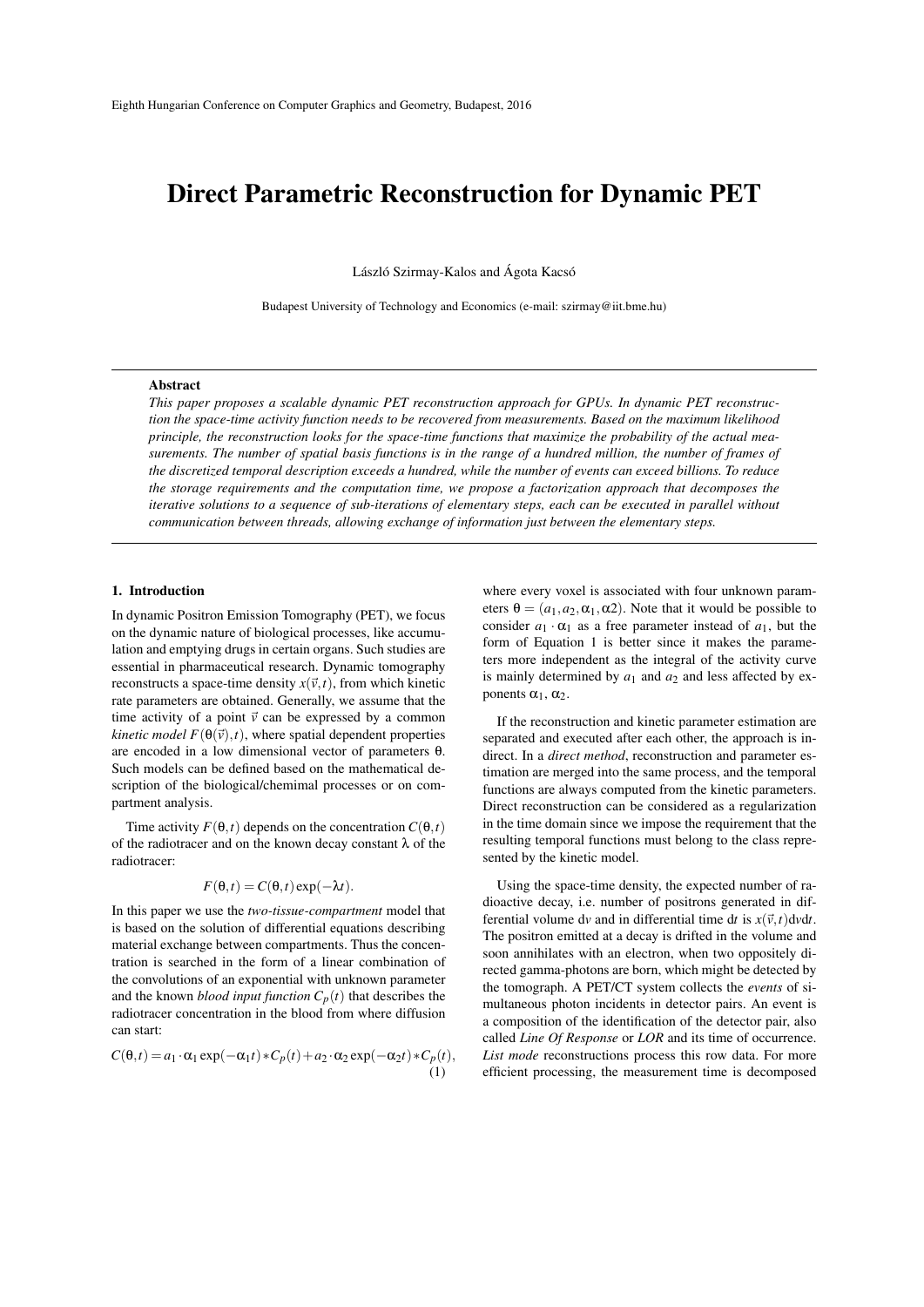into finite time intervals, called frames  $\Delta t_1, \ldots, \Delta t_{N_T}$  with interval centers  $t_1, \ldots, t_T$ , and events are binned in frames. We denote the number of events in LOR *L* and frame T by  $y_L$  *T*. This decomposition reduces the time complexity from the number of events to the number of frames  $N_T$ , but loses the information of the actual time of the events within a frame.

The spatial variation of the activity is typically defined in a finite-element form  $14, 2, 3, 4, 21, 12$ . In the simplest case, the domain decomposed to voxels and in each voxel the points are assumed to have the same temporal activity function. Combining the spatial variation with the temporal function defined by the kinetic model, the spatio-temporal activity function is:

$$
x(\vec{v},t) = \sum_{V} F(\theta_{V},t) b_{V}(\vec{v})
$$

where  $b_V(\vec{v})$  is the spatial basis function of voxel *V*. For example, in piece-wise constant spatial reconstruction,  $b_V$  is a positive constant if  $\vec{v}$  is in voxel *V* and zero otherwise. The reconstructed function can be visualized with many different algorithms<sup>1</sup>.

## 2. Dynamic PET reconstruction

The correspondence between positron generation and gamma photon detection is established by *scanner sensitivity*  $\mathcal{T}(\vec{v} \to L)$  that expresses the probability of generating an event in LOR *L* given that a positron is emitted in point  $\vec{v}$  of volume  $V$ . We assume that the scanner sensitivity is constant in time and is independent of the current activity. The scanner sensitivity is a high-dimensional integral of variables unambiguously defining the path of particles from positron emission point  $\vec{v}$  to the detector electronics.

The event rate  $\lambda_L(t)$  in LOR *L* at time *t* is the sum of the contributions of all points in the volume at this time (note that we ignore the time elapsed between positron generation and gamma photon detection):

$$
\lambda_L(t) = \int_{\mathcal{V}} x(\vec{v}, t) \mathcal{T}(\vec{v} \to L) dv = \sum_{V=1}^{N_V} \mathbf{A}_{LV} F(\theta_V, t)
$$

where *system matrix*

$$
\mathbf{A}_{L,V} = \int_{\mathcal{V}} \mathcal{T}(\vec{v} \to L) b_V(\vec{v}) dv
$$

defines the correspondence between voxel *V* and LOR *L*.

During iterative *Expectation Maximization* (ML-EM) reconstruction <sup>13</sup>, unknown coefficients are found to maximize the probability of the actually measured data. The measured number of hits in LOR *L* in time interval  $\Delta t$ <sup>*T*</sup> follows a Poisson distribution of expectation  $\lambda_L(t_T) \Delta t_T$ :

$$
P\{y_{L,T}\}=\frac{(\lambda_L(t_T)\Delta t_T)^{y_{L,T}}}{y_{L,T}!}\cdot e^{-\lambda_L(t_T)\Delta t_T}.
$$

Because of the statistical independence of different LORs and different frames, the combined probability considering all LORs and all frames is the product of elementary probabilities:

$$
\mathcal{L} = \prod_{T=1}^{N_T} \prod_{L=1}^{N_L} \frac{(\lambda_L(t_T) \Delta t_T)^{y_{L,T}}}{y_{L,T}!} \cdot e^{-\lambda_L(t_T) \Delta t_T}.
$$

The log-likelihood function is:

$$
\log \mathcal{L} = \sum_{T=1}^{N_T} \sum_{L=1}^{N_L} \log \left( \frac{(\lambda_L (t_T) \Delta t_T)^{y_{L,T}}}{y_{L,T}!} e^{-\lambda_L (t_T) \Delta t_T} \right) =
$$
  

$$
\sum_{L=1}^{N_L} \left( \sum_{T=1}^{N_T} y_{L,T} \log \lambda_L (t_T) - \sum_{T=1}^{N_T} \lambda_L (t_T) \Delta t_T \right) + C,
$$

where

$$
C = \sum_{T=1}^{N_T} \sum_{L=1}^{N_L} y_{L,T} \log(\Delta t_T) - \log(y_{L,T}!)
$$

is a constant that depends on the measurement intervals and hit numbers but is independent of activity function  $λ$ , which in turn depends on unknown parameters  $\theta_{V,P}$ .

According to the concept of maximum-likelihood reconstruction, unknown parameters are found to maximize this likelihood:

$$
\theta = \arg \max \sum_{L} \sum_{T} (y_{L,T} \log \lambda_L(t_T) - \lambda_L(t_T) \Delta t_T). \tag{2}
$$

The optimization problem has very high computational complexity. The number of free variables, i.e. the dimension of the search space is  $N_P \times N_V$ , the target is a sum of  $N_L \times N_T$  terms, and both of them can be over a billion. This means that the search method should be carefully designed and high performance computation platforms should be exploited.

#### 3. GPU implementation issues

In order to exploit the computational power of GPUs, we have to cope with the quasi-SIMD architecture of current GPUs and tailor the solution algorithm accordingly <sup>17</sup>*,* <sup>18</sup>. By quasi-SIMD architecture we mean that the GPU is able to execute the same program in parallel on a large data, but its performance degrades when different computational threads visit different branches of the control flow. Ideally, the control path of threads must be identical for all input data. Adding more parallel processors results in linear speed up if threads execute the program independently, i.e. communication and synchronization do not destroy the efficiency.

When we have to compute a vector of output data from a vector of input data, the "many to many" computation can be organized in two different ways. We can take known values one-by-one, obtain the contribution of a single known value to all of the unknowns, and accumulate the contributions as different known values are visited. We call this scheme *shooting*. The orthogonal approach would take unknown values (i.e. equations) one-by-one, and obtain the contribution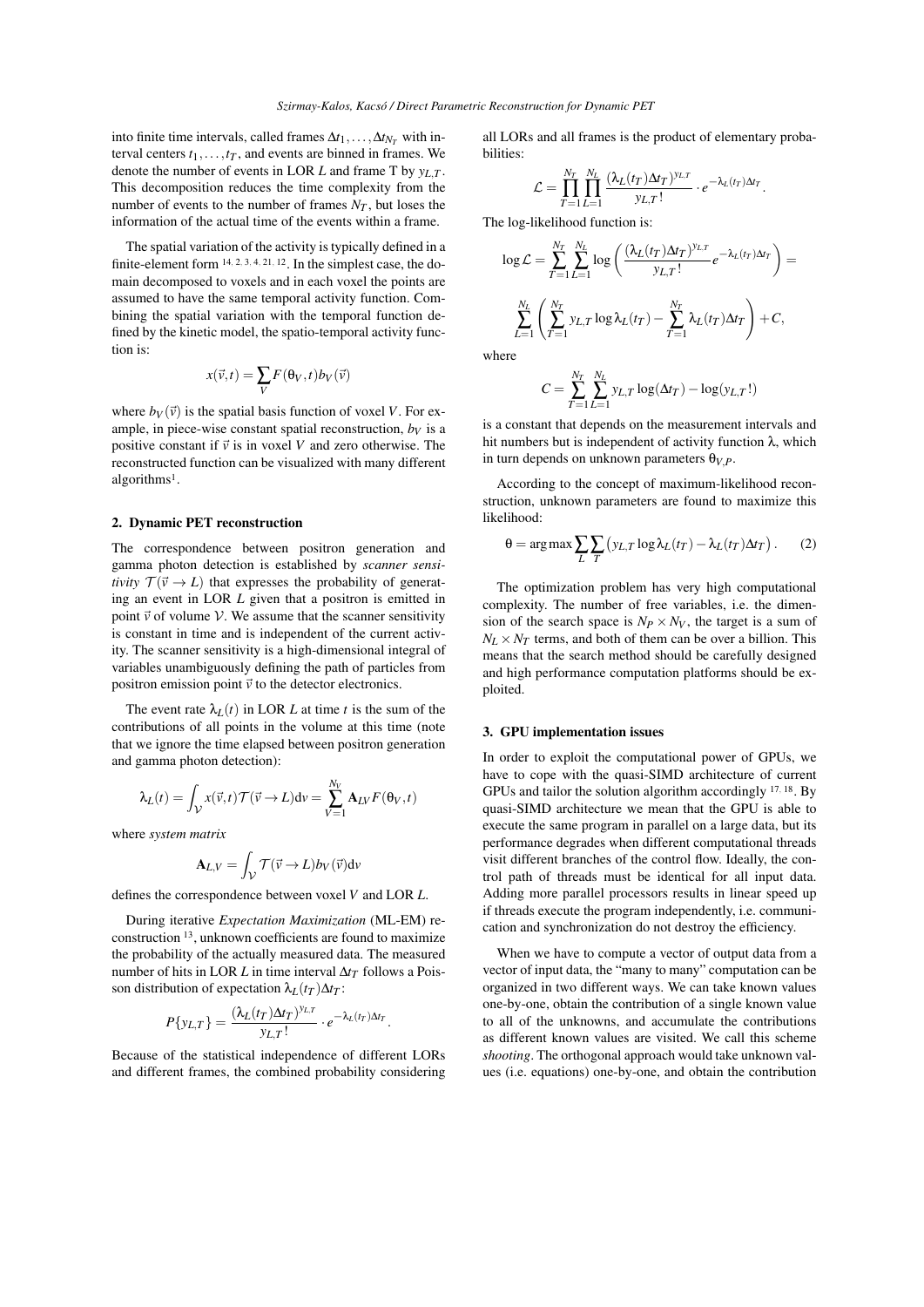of all known values to this particular unknown value. This approach is called *gathering*. We emphasize that the distinction of these cases might be just the order of loops in a CPU implementation, but is a crucial design decision when the algorithm is run on the GPU since it defines which loop is executed in parallel on the shader processors. GPUs and in general parallel algorithms favor gathering since it computes a single result from the available data, which can be written out without communicating between and synchronizing of the computational threads.

# 4. Previous work

The state of the art and previous work on direct estimation of kinetic parametric images for dynamic PET are surveyed in review article <sup>7</sup> .

If the kinetic model is a linear function of non-negative parameters, then the classical ML-EM scheme can be extended to find all parameters <sup>10</sup>. Biologically plausible kinetic models often depend on their parameters non-linearly, rendering the classical ML-EM approach not applicable anymore. A first approach aiming at the reconstruction of parameters of the two-tissue-compartment model for each voxel rather than only for a few ROIs searched the maximum of a penalized likelihood with the parametric iterative coordinate descent algorithm <sup>8</sup>. The one-compartment model was considered in <sup>23</sup>. Wang et al. <sup>22</sup> proposed the application of optimization transfer to find the optimum for general kinetic models, which locally approximated the objective function of the optimization. This method alternates independent reconstructions of the frames and model fitting in iteration steps.

#### 5. The proposed method

The reconstruction means the solution of the optimization problem of Equation 2. The likelihood has an extremum where all partial derivatives are zero:

$$
\frac{\partial \log \mathcal{L}}{\partial \theta_{V,P}} = 0. \tag{3}
$$

*.*

Computing the partial derivatives, we obtain

$$
\frac{\partial \log \mathcal{L}}{\partial \theta_{V,P}} = \sum_{T} \left. \frac{\partial F}{\partial \theta_{V,P}} \right|_{t_T} \sum_{L} \mathbf{A}_{L,V} \left( \frac{y_{L,T}}{\sum_{V'} \mathbf{A}_{L,V'} F(\theta_{V'}, t_T)} - \Delta t_T \right)
$$
\n(4)

for  $V = 1, 2, \ldots, N_V$  and  $P = 1, \ldots, N_P$ . Thus, we have  $N_V \times$  $N_P$  equations, each containing  $N_T$  terms that depend on unknown parameters of all voxels  $\theta_{V,P}$ , and the computation of each equation requires the consideration of all LORs *L* for which  $A_{I,V}$  is not zero. Note that accurate reconstruction requires the computation of scattered particle paths as well, which makes system matrix **A** not sparse.

The range of  $N_V$  and  $N_L$  is typically several hundred millions, *NT* is typically in the order of a hundred, and *NP* is less than 10 since we wish to describe a time function with a few parameters. Concerning the evaluation and the solution of this equation on massively parallel architectures, the process should be decomposed to phases where computational threads are assigned either to voxels or LORs since their numbers are high enough to utilize all parallel processors of a GPU, while we should avoid storage complexity where any product of factors  $N_L$ ,  $N_V$ , and  $N_T$  shows up.

To achieve this goal, the computation of the derivative of the likelihood function is decomposed to steps that can be executed by the GPU, and its iterative solution is decomposed to sub-iterations (Figure 1). Let us first consider the evaluation of the derivative of the log-likelihood function.



Figure 1: *System overview*

#### 5.1. Forward projection in frame *T*

Note that the factor in parentheses of Equation 4 describes a static forward projection and back projection in frame *T*. Indeed, in frame *T*, the event rate of radioactive decays in voxel *V* is  $F(\theta_V, t_T)$ , which is forward projected as

$$
\lambda_{L,T} = \sum_{V'} \mathbf{A}_{L,V'} F(\theta_{V'}, t_T)
$$

to get the event rate of hits in LOR *L* in frame *T*. A gathering type approach is obtained if computational threads are assigned to LORs and each thread computes the event rate for a single LOR *L* at a fixed frame *T* 16*,* 15 .

With these notations, the partial derivatives become

$$
\frac{\partial \log \mathcal{L}}{\partial \theta_{V,P}} = \sum_{T} \left. \frac{\partial F}{\partial \theta_{V,P}} \right|_{t_T} \left( \sum_{L} \mathbf{A}_{L,V} \frac{y_{L,T}}{\lambda_{L,T}} - \sum_{L} \mathbf{A}_{L,V} \Delta t_T \right). (5)
$$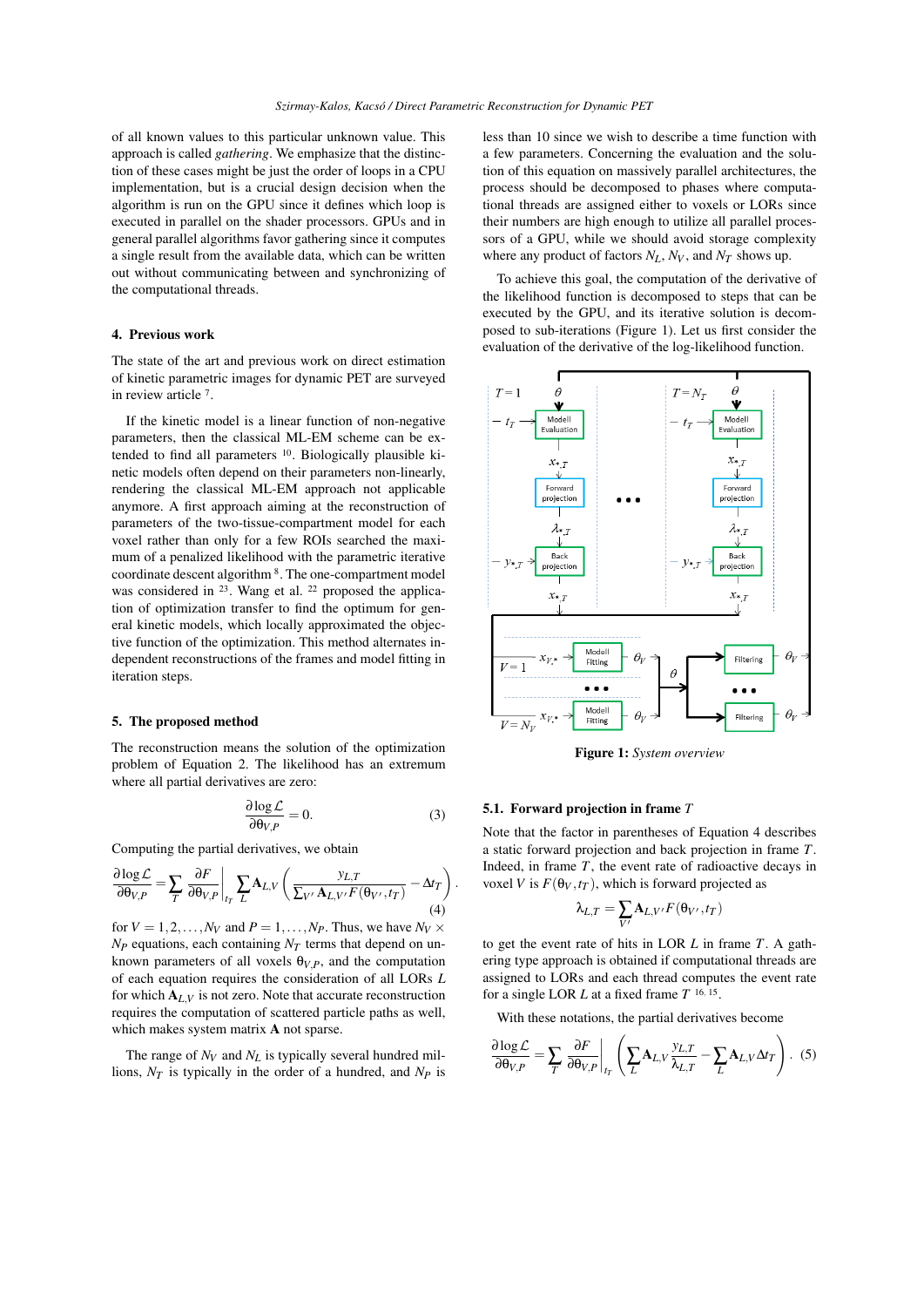## 5.2. Back projection in frame *T*

A static back projection would obtain a new estimate of the activity as

$$
x_{V,T} = F(\theta_V, t_T) \cdot \frac{\sum_L A_{L,V} \frac{y_{L,T}}{\lambda_{L,T}}}{\sum_L A_{L,V}}.
$$

Note that this step is a classical ML-EM step, where a gathering algorithm assigns computational threads to voxels and each thread computes a single value  $x_{V,T}$ <sup>16, 15</sup>. From this equation, we can express the first term in parentheses of Equation 5:

$$
\sum_{L} \mathbf{A}_{L,V} \frac{\mathbf{y}_{L,T}}{\lambda_{L,T}} = \left(\sum_{L} \mathbf{A}_{L,V}\right) \frac{\mathbf{x}_{V,T}}{F(\theta_V,t_T)}.
$$

Thus the new form of the derivative of the likelihood is:

$$
\frac{\partial \log \mathcal{L}}{\partial \theta_{V,P}} = \sum_{T} \left. \frac{\partial F}{\partial \theta_{V,P}} \right|_{t_T} \left( \sum_{L} \mathbf{A}_{L,V} \right) \left( \frac{x_{V,T}}{F(\theta_V, t_T)} - \Delta t_T \right). \tag{6}
$$

### 5.3. Root finding

In Equation 7 the partial derivatives are equal to zero. Dividing both sides by the sensitivity of the voxel, i.e. by  $\sum_l A_{l,V}$ , we get an equivalent requirement for the extremum of the likelihood

$$
\sum_{T} \frac{\partial F}{\partial \theta_{V,P}} \bigg|_{t_T} \left( \frac{x_{V,T}(\theta)}{F(\theta_V, t_T)} - \Delta t_T \right) = 0. \tag{7}
$$

In this equation *F* depends on unknown parameter vector of the given voxel  $\theta_V$ , while  $x_{V,T}$  depends on the parameter vectors of all voxels. Additionally,  $x_{V,T}$  is the only factor that is affected by other voxels and the elements of the system matrix. Thus, if  $x_{V,T}$  were known, then the computation could be decoupled for different voxels, where a system of equations of *NP* unknowns needs to be solved. In this way, forward/backward projection can be separated from the parameter fitting, thus the complexity of the algorithm will be the sum of the complexities of the two steps and not their product.

The non-linear equation is solved iteratively, where a step involves a subiteration for the execution of a simpler nonlinear equation for  $\theta_V^{(n+1)}$ :

$$
\sum_{T} \frac{\partial F(\theta_V^{(n+1)})}{\partial \theta_{V,P}} \bigg|_{t_T} \left( \frac{x_{V,T}(\theta^{(n)})}{F(\theta_V^{(n+1)}, t_T)} - \Delta t_T \right) = 0. \tag{8}
$$

If this iteration scheme is convergent, then it obviously converges to the real solution. The left side of this equation is a function of unknown parameter  $\theta_V^{(n+1)}$ , which is denoted by ξ $(\theta_V^{(n+1)})$ 

Assuming that  $x_{V,T}$  is constant, Equation 8 describes just a single voxel, and can thus be solved independently for

all voxels. The solution of this equation is a set of parameters for this particular voxels, which define a time activity curve  $F(\theta_V, t)$  that fits to  $x_{V,T}$ . Assigning computational threads of the GPU to voxels, this fitting is done in parallel for all voxels. The fitting itself is iterative. In each iteration step,  $\theta^{(n+1),(k+1)}$  should be expressed from  $\theta^{(n+1),(k)}$ , for which, we use the Iteractive Coordinate Descent algorithm, i.e. apply the Newton-Raphson update for each coordinate *P* circularly:

$$
\theta_{V,P}^{(n+1),(k+1)} = \theta_{V,P}^{(n+1),(k)} - \frac{\xi(\theta_V^{(n+1),(k)})}{\xi'(\theta_V^{(n+1),(k)})}.
$$

## 5.4. Spatial filtering of parameters

There are various options to regularize the solution, which is essential in the case of inverse problems. One option is the modification of the optimization target in Equation 2 by a regularization term that penalizes unacceptable solutions, where, for example, the spatial or temporal variation is too high. Due to the computation of the partial derivatives, this approach would add the derivative of the regularization term to Equation 8. In this paper, we use another option, proposed by the *method of sieves*. In this approach, the optimization target is not modified, but the iterated approximation is filtered in each iteration step. The objective of filtering is to find an acceptable solution that is close to the solution proposed by the iteration. Mathematically, this approach projects the current estimate into the subspace of acceptable solutions in each iteration. Filtering can also exploit anatomic information gathered by a CT or an MR <sup>19</sup> .

#### 5.5. System overview

Putting the discussed steps together, we obtain the system of Figure 1. The pseudo-code of the reconstruction is as follows:

**for** 
$$
n = 1
$$
 **to**  $n_{\text{max}}$  **do**  
\n**for**  $T = 1$  **to**  $N_T$  **do**  
\n**for**  $T = 1$  **to**  $N_T$  **do**  
\n**for**  $L$  **in parallel**  
\n $\lambda_{L,T} = \sum_{V'} \mathbf{A}_{L,V'} F(\theta_{V'}^{(n)}, t_T)$   
\n**for to to to to to to to**  $W$  **to to**  $W$  **to**  $W$  **to**  $W$  **to**  $W$  **to**  $W$  **to**  $W$  **to**  $W$  **to**  $W$  **to**  $W$  **to**  $W$  **to**  $W$  **to**  $W$  **to**  $W$  **to**  $W$  **to**  $W$  **to**  $W$  **to**  $W$  **to**  $W$  **to**  $W$  **to**  $W$  **to**  $W$  **to**  $W$  **to**  $W$  **to**  $W$  **to**  $W$  **to**  $W$  **to**  $W$  **to**  $W$  **to**  $W$  **to**  $W$  **to**  $W$  **to**  $W$  **to**  $W$  **to**  $W$  **to**  $W$  **to**  $W$  **to**

## 6. Results

To examine the proposed method, we use a 2D model <sup>16</sup> where  $N_L = 2115$  and  $N_V = 1024$  (Fig. 2) and reconstruct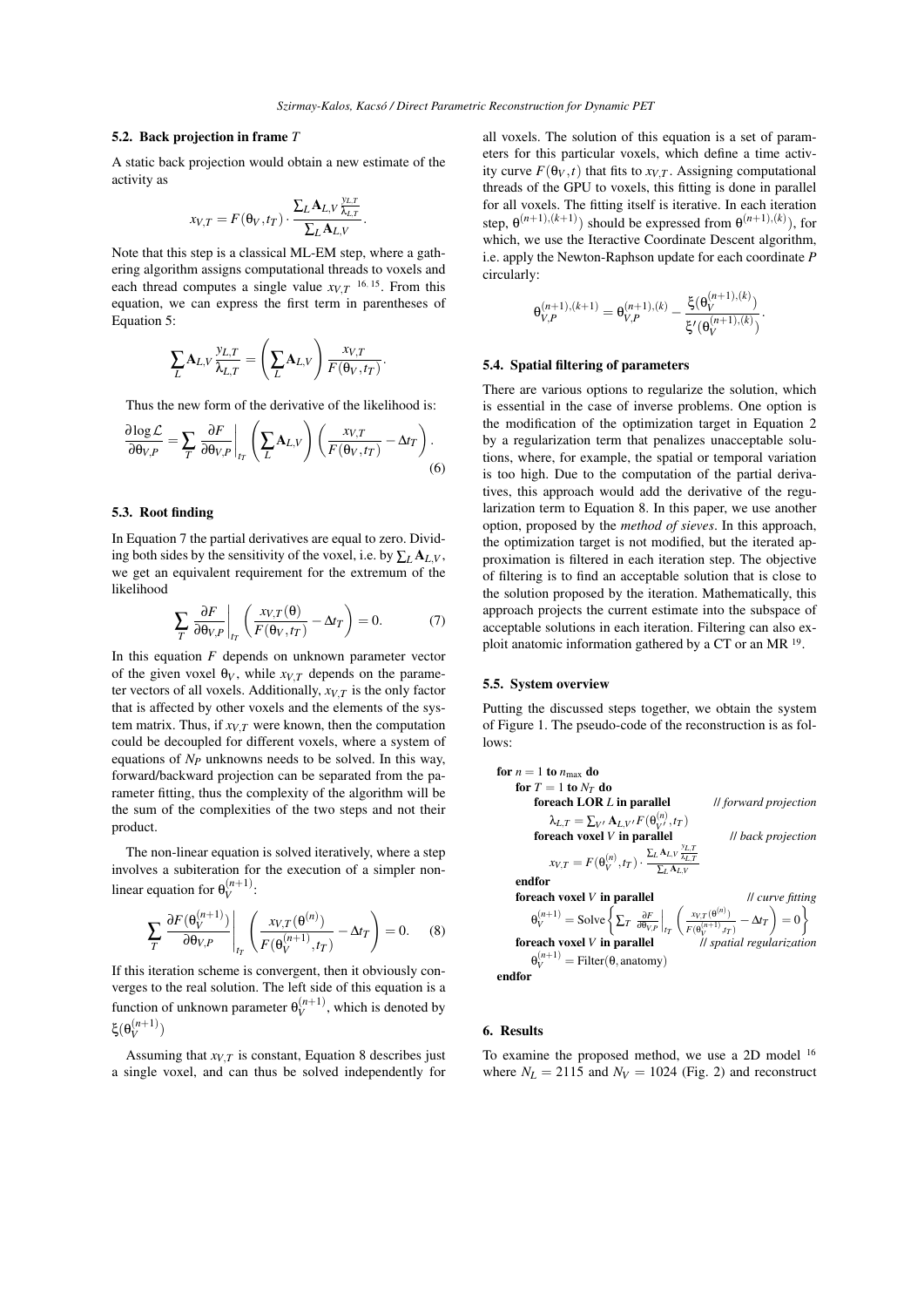the activity curves of a 2D brain model. For this model, the system matrix can be precisely computed.



Figure 2: *2D tomograph model: The detector ring contains 90 detector crystals and each of them is of size 2.2 in voxel units and participates in 47 LORs connecting this crystal to crystals being in the opposite half circle, thus the total number of LORs is*  $90 \times 47/2 = 2115$ *. The voxel array to be reconstructed is in the middle of the ring and has* 32 *×* 32 *resolution, i.e. 1024 voxels. The lower image shows the blood input function and the simulated time activity curves in the gray matter (ROI 2) and white matter (ROI 1) of the brain.*

The two-tissue-compartment model is applied both for the generation of measured hits in LORs and for the reconstruction of temporal activity function in each voxel. We decomposed 10 time units to different number of time frames (50, 100 and 200). In all the cases 10 iterations are executed.

Regarding the effect of the frame numbers on the quality of reconstruction, more frames can show finer dynamic changes, but it is also obvious that as the frame number is increasing the total number of hits in a given time frame is decreasing (Figure 3), thus reducing the quality of reconstruction. As a consequence the standard deviation of the voxel activities belonging to same region of interest (ROI) is increasing. However this effect can be eliminated using regularization (Figure 4).

The effect of the total activity on the quality of reconstruction is examined similarly. As the total activity is increasing, the number of hits in LORs is increasing (Figure 5) and the reconstruction gets more accurate (Figure 6). We also compared the parametric and non parametric reconstruction. It can be seen that in both cases the application of regularization highly improved the quality of reconstruction, but the parametric reconstruction proves to be more efficient (Figure 6).

In order to decrease the initial total activity error, at initialize a frame with the already iterated estimation of the previous frame. This is certainly a better initial guess than the original initial constant activity values, which results in a better error curve (Figure 7).

Figure 8 shows examples of reconstructed spatial activities at time  $t = 1$  in case of several total activities and for all the discussed reconstruction strategies.

# 7. Conclusions

In this paper we investigated the problem of dynamic, parametric PET reconstruction when the total activity in voxels needs to be reconstructed as a function of time. We have proposed a solution method where phases are GPU friendly, i.e. can be decomposed to many parallel threads and have moderate complexity characteristics. The method has been examined with a 2D example, but we are also working on its fully 3D extension.

# Acknowledgement

This work has been supported by OTKA K–104476 and VKSZ-14 PET/MRI 7T projects.

# References

- 1. B. Csébfalvi. *Interactive Volume-Rendering Techniques for Medical Data Visualization*. PhD thesis, Technische Universität Wien, Institut für Computergraphik und Algorithmen, 2001. http://www.cg.tuwien.ac.at/research/theses/.
- 2. B. Csébfalvi. An evaluation of prefiltered reconstruction schemes for volume rendering. *IEEE Transactions on Visualization and Computer Graphics*, 14(2):289–301, 2008.
- 3. B. Csébfalvi. An evaluation of prefiltered B-spline reconstruction for quasi-interpolation on the body-centered cubic lattice. *IEEE Transactions on Visualization and Computer Graphics*, 16(3):499–512, 2010.
- 4. B. Csébfalvi. Cosine-weighted B-spline interpolation: A fast and high-quality reconstruction scheme for the body-centered cubic lattice. *IEEE Transactions on Visualization and Computer Graphics*, 19(9):1455–1466, 2013.
- 5. Balázs Csébfalvi. Prefiltered gaussian reconstruction for highquality rendering of volumetric data sampled on a bodycentered cubic grid. In *VIS '05: Visualization, 2005*, pages 311–318. IEEE Computer Society, 2005.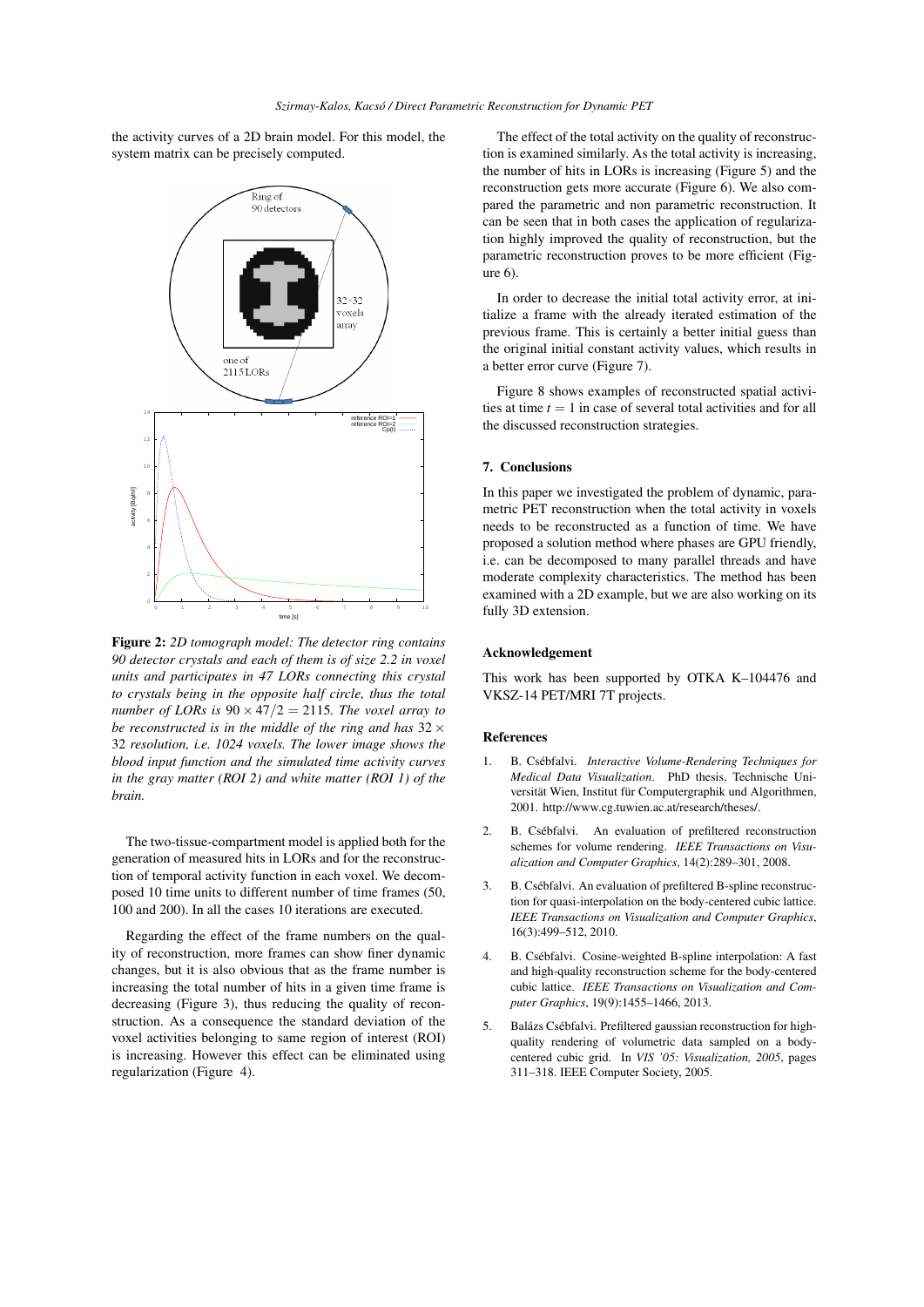*Szirmay-Kalos, Kacsó / Direct Parametric Reconstruction for Dynamic PET*



Figure 3: *The number of hits in LORs at t* = 1*, when the total number of hits is 78655.*



Figure 4: *Time activity functions of voxels in different ROIs. The average and the standard deviation are depicted.*



Figure 5: *The number of hits in LORs at t* = 1*, 100 frames are defined.*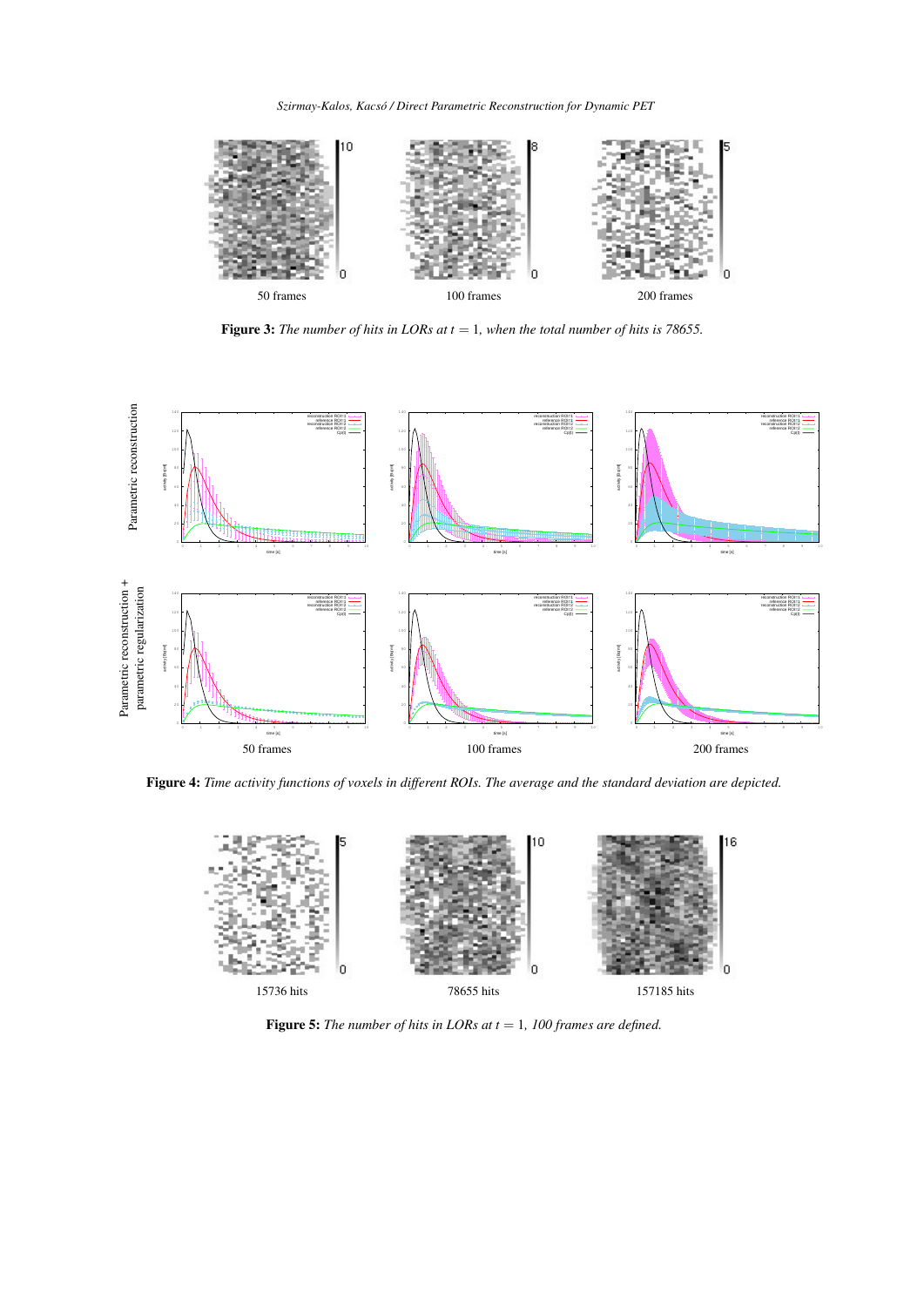

Figure 6: *Time activity functions of voxels in different ROIs. The average and the standard deviation are depicted.*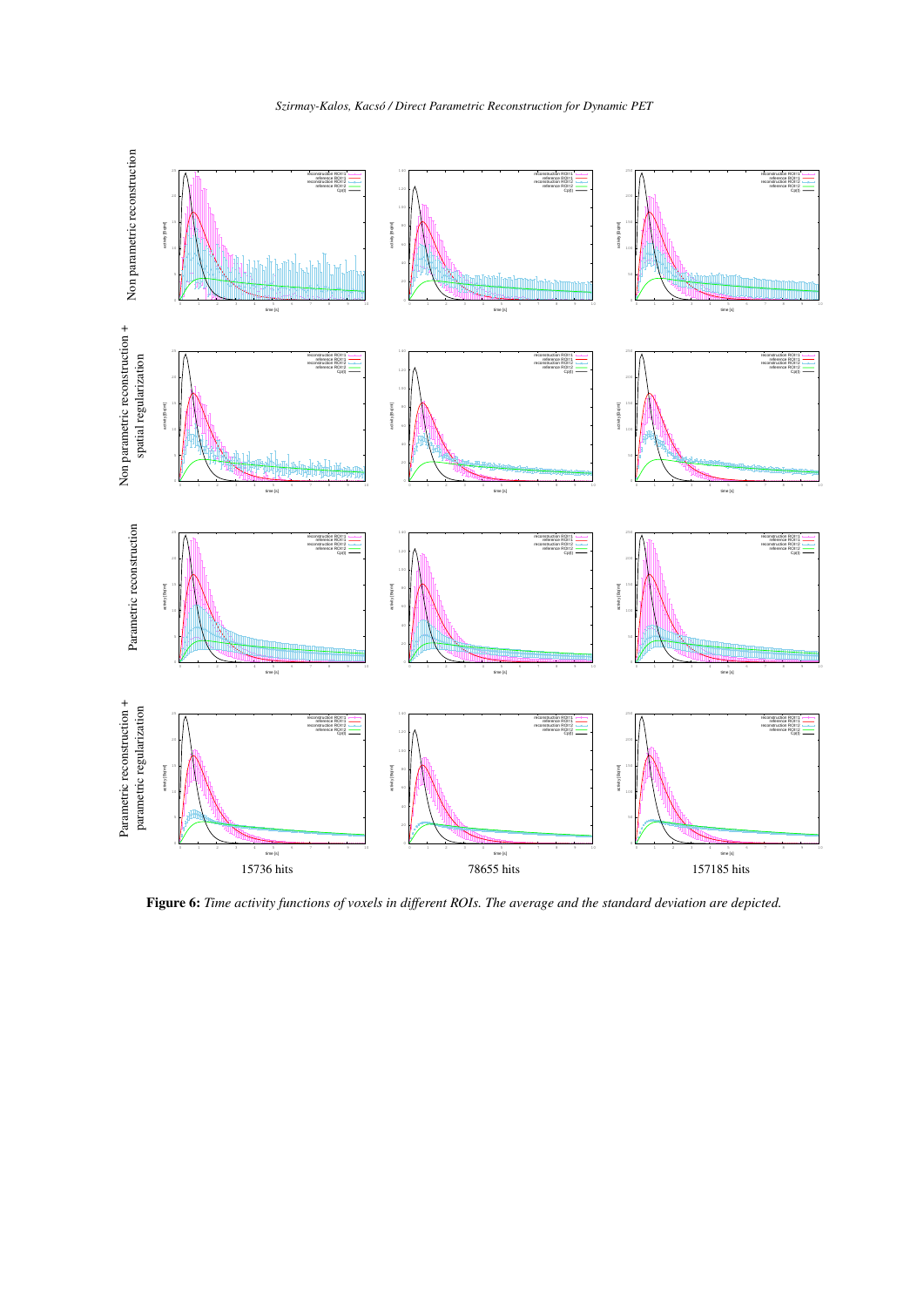*Szirmay-Kalos, Kacsó / Direct Parametric Reconstruction for Dynamic PET*



Figure 7: *Error of the time activity functions.*

- 6. Balázs Csébfalvi, Lukas Mroz, Helwig Hauser, Andreas König, and Eduard Gröller. Fast visualization of object contours by non-photorealistic volume rendering. *Computer Graphics Forum*, 20(3):452–460, 2001.
- 7. M.E. Kamasak, C.A. Bouman, E.D. Morris, and K. Sauer. Direct reconstruction of kinetic parameter images from dynamic pet data. *Medical Imaging, IEEE Transactions on*, 24(5):636– 650, May 2005.
- 8. M. Magdics and et al. Performance Evaluation of Scatter Modeling of the GPU-based "Tera-Tomo" 3D PET Reconstruction. In *IEEE Nuclear Science Symposium and Medical Imaging*, pages 4086–4088, 2011.
- 9. J. Matthews, D. Bailey, P. Price, and V. Cunningham. The direct calculation of parametric images from dynamic PET data using maximum-likelihood iterative reconstruction. *Physics in Medicine and Biology*, 42:1155–1173, June 1997.
- 10. László Papp, Gábor Jakab, Balázs Tóth, and László Szirmay-Kalos. Adaptive bilateral filtering for PET. In *IEEE Nuclear science symposium and medical imaging conference*, MIC'14, pages M18–104, 2014.
- 11. G. Rácz and B. Csébfalvi. Tomographic reconstruction on the body-centered cubic lattice. In *Proceedings of Spring Conference on Computer Graphics (SCCG)*, 2015.
- 12. L. Shepp and Y. Vardi. Maximum likelihood reconstruction for emission tomography. *IEEE Trans. Med. Imaging*, 1:113– 122, 1982.
- 13. L. Szirmay-Kalos. *Monte-Carlo Methods in Global Illumination — Photo-realistic Rendering with Randomization*. VDM, Verlag Dr. Müller, Saarbrücken, 2008.
- 14. L. Szirmay-Kalos, M. Magdics, and B. Tóth. Multiple importance sampling for PET. *IEEE Trans Med Imaging*, 33(4):970–978, 2014.
- 15. L. Szirmay-Kalos, M. Magdics, B. Tóth, and T. Bükki. Averaging and Metropolis iterations for positron emission tomography. *IEEE Trans Med Imaging*, 32(3):589–600, 2013.
- 16. L. Szirmay-Kalos and L. Szécsi. General purpose computing on graphics processing units. In A. Iványi, editor, *Algorithms of Informatics*, pages 1451–1495. MondArt Kiadó, Budapest, 2010. http://sirkan.iit.bme.hu/s̃zirmay/gpgpu.pdf.
- 17. L. Szirmay-Kalos, L. Szécsi, and M. Sbert. *GPU-Based Techniques for Global Illumination Effects*. Morgan and Claypool Publishers, San Rafael, USA, 2008.
- 18. László Szirmay-Kalos, Milán Magdics, and Balázs Tóth. Volume enhancement with externally controlled anisotropic diffusion. *The Visual Computer*, pages 1–12, 2016.
- 19. Márton Tóth and Balázs Csébfalvi. Shape transformation of multidimensional density functions using distribution interpolation of the radon transforms. In *International Joint Conference on Computer Vision, Imaging and Computer Graphics Theory and Applications (GRAPP)*, 2014.
- 20. V. Vad, B. Csébfalvi, P. Rautek, and E. Gröller. Towards an unbiased comparison of CC, BCC, and FCC lattices in terms of prealiasing. *Computer Graphics Forum (Proceedings of EuroVis)*, 33(3):81–90, 2014.
- 21. G. Wang and J. Qi. Direct estimation of kinetic parametric images for dynamic pet. *Theranostics*, 3(10):802–815, 2013.
- 22. Guobao Wang and Jinyi Qi. An optimization transfer algorithm for nonlinear parametric image reconstruction from dynamic pet data. *Medical Imaging, IEEE Transactions on*, 31(10):1977–1988, Oct 2012.
- 23. Jianhua Yan, Beata Planeta-Wilson, and R.E. Carson. Direct 4d list mode parametric reconstruction for pet with a novel em algorithm. In *Nuclear Science Symposium Conference Record, 2008. NSS '08. IEEE*, pages 3625–3628, Oct 2008.